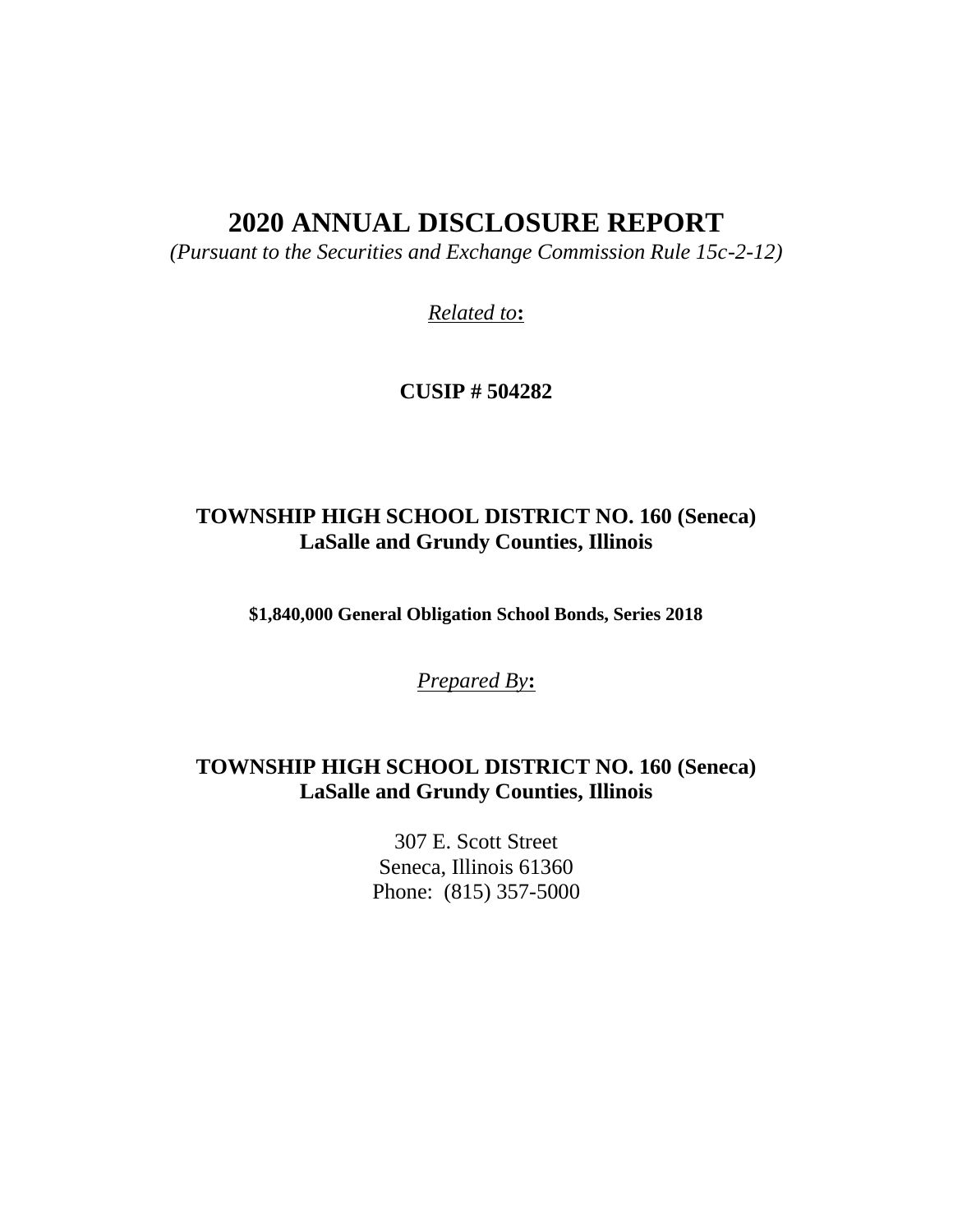# **TOWNSHIP HIGH SCHOOL DISTRICT NO. 160 (Seneca) LaSalle and Grundy Counties, Illinois**

307 E. Scott Street Seneca, Illinois 61360 Phone: (815) 357-5000

## **Board of Education**

**Board President Board Vice President** Ron Frye Sara Olson

**Board Secretary Board Treasurer** Rich Hamilton Rob Maierhofer

# **Board Members**

Joseph Johnson Tifany Biros Cory Yandell Jason Eltrevoog

**Superintendent**

Jim Carlson

## **District Counsel**

Scott F. Uhler Klein, Thorp and Jenkins

1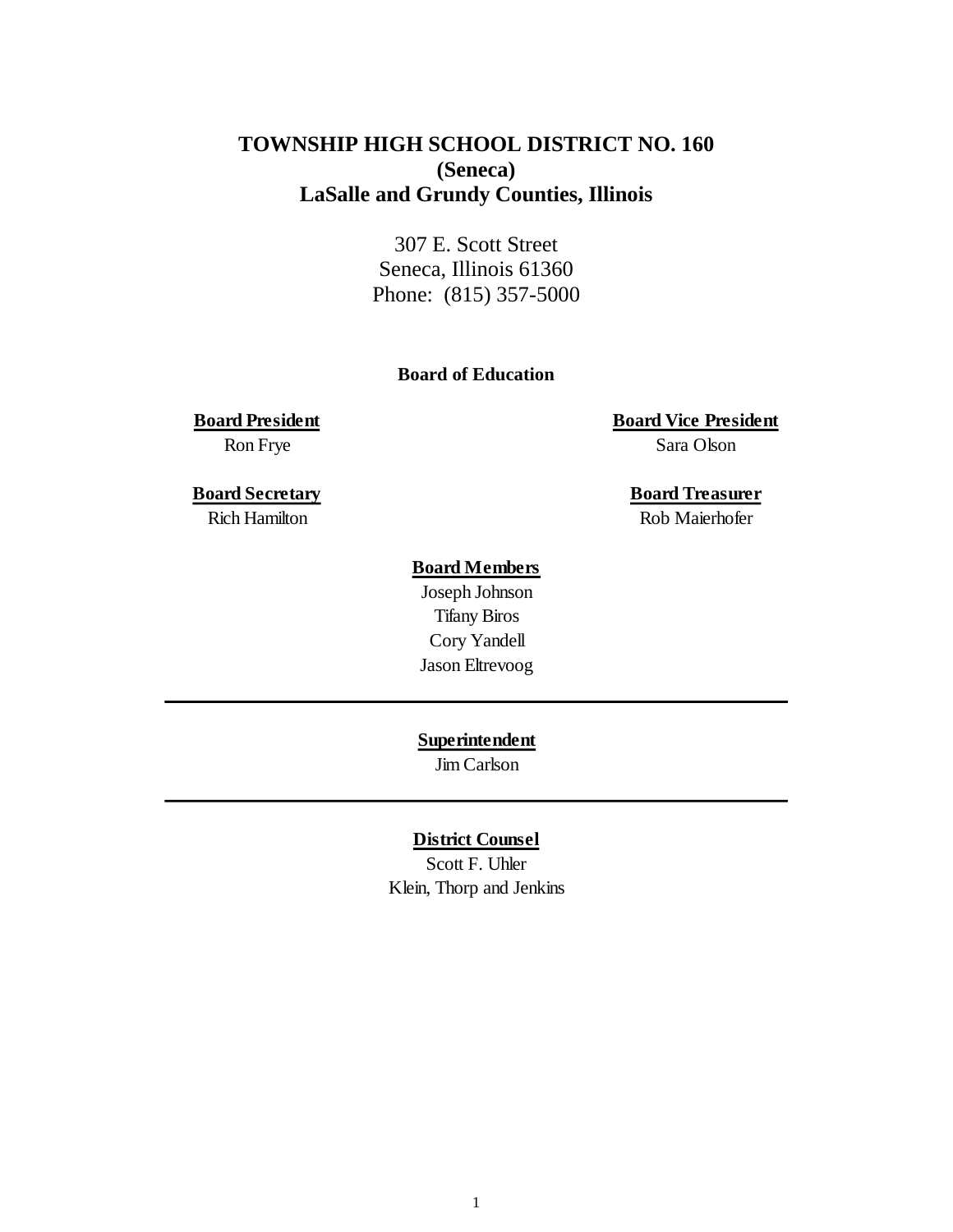#### **Outstanding General Obligation Bonded Debt**

*(as of December 7, 2020)*

|                   | Series 2018   |          |               |               |             |                   |         |
|-------------------|---------------|----------|---------------|---------------|-------------|-------------------|---------|
| <b>Par Amount</b> | \$1,840,000   |          |               |               |             |                   |         |
| <b>Maturity</b>   | 2/1/2021      |          |               |               |             |                   |         |
| Calendar          |               |          | Total         | Total Prin.   | Total Int.  | Principal Retired |         |
| Year              | Principal     | Interest | P & I         | Outstanding   | Outstanding | Amount            | Percent |
| 2021              | 935,000       | 14.025   | \$<br>949,025 | 935,000<br>\$ | 14.025      | 935,000           | 100.00% |
| Total             | 935,000<br>S. | 14,025   | \$<br>949.025 | \$<br>935,000 | 14.025      |                   |         |

Source: The District's Annual Financial Statements for Fiscal Year 2020. See **APPENDIX A** for a complete copy of the District's 2020 Annual Financial Report.

#### **Legal Debt Margin**

*(as of December 7, 2020)*

|                                                   | 715,931,252 |
|---------------------------------------------------|-------------|
|                                                   | 49.399.256  |
| General Obligation Debt Applicable to Limitation: |             |
|                                                   | 935,000     |
|                                                   | 935,000     |
|                                                   | 48,464,256  |

Source: LaSalle and Grundy County, Illinois Clerk's Office.

#### **Statement of Long-Term Bonded Indebtedness**

*(as of December 7, 2020)*

|                                                             |            |                 |           | Percent of |
|-------------------------------------------------------------|------------|-----------------|-----------|------------|
|                                                             |            | Per Capita      | Equalized |            |
|                                                             | Amount     | (2017 Est. Pop. | Assessed  | Estimated  |
|                                                             | Applicable | 7,227)          | Valuation | True Value |
|                                                             |            | \$<br>99,063.41 | 100.00%   | 33.33%     |
|                                                             |            | \$<br>29,717.79 | 300.00%   | 100.00%    |
|                                                             | 935,000    | \$<br>129.38    | 0.13%     | 0.04%      |
| Source: LaSalle and Grundy County, Illinois Clerk's Office. |            |                 |           |            |

**TREND OF EQUALIZED ASSESSED VALUATION**

|                 |    | EAV                   |     | EAV                  | <b>Equalized Assessed</b> | % Change in EAV from |
|-----------------|----|-----------------------|-----|----------------------|---------------------------|----------------------|
| <b>Lew Year</b> |    | <b>LaSalle County</b> |     | <b>Grundy County</b> | <b>Valuation</b>          | <b>Previous vear</b> |
| 2015            | S  | 546,012,901           | \$. | 110,780,135          | \$<br>656,793,036         | $(1.65\%)$           |
| 2016            | \$ | 543,379,107           |     | 113.159.961          | \$<br>656,539,068         | $(0.04\%)$           |
| 2017            | \$ | 545,089,971           | \$  | 116.256.414          | \$<br>661, 346, 385       | 0.73%                |
| 2018            | \$ | 551,655,073           | \$. | 119.955.744          | \$<br>671,610,817         | 1.55%                |
| 2019            | S  | 583,295,044           |     | 132,636,208          | \$<br>715,931,252         | 6.60%                |

Source: LaSalle and Grundy County, Illinois Clerk's Office.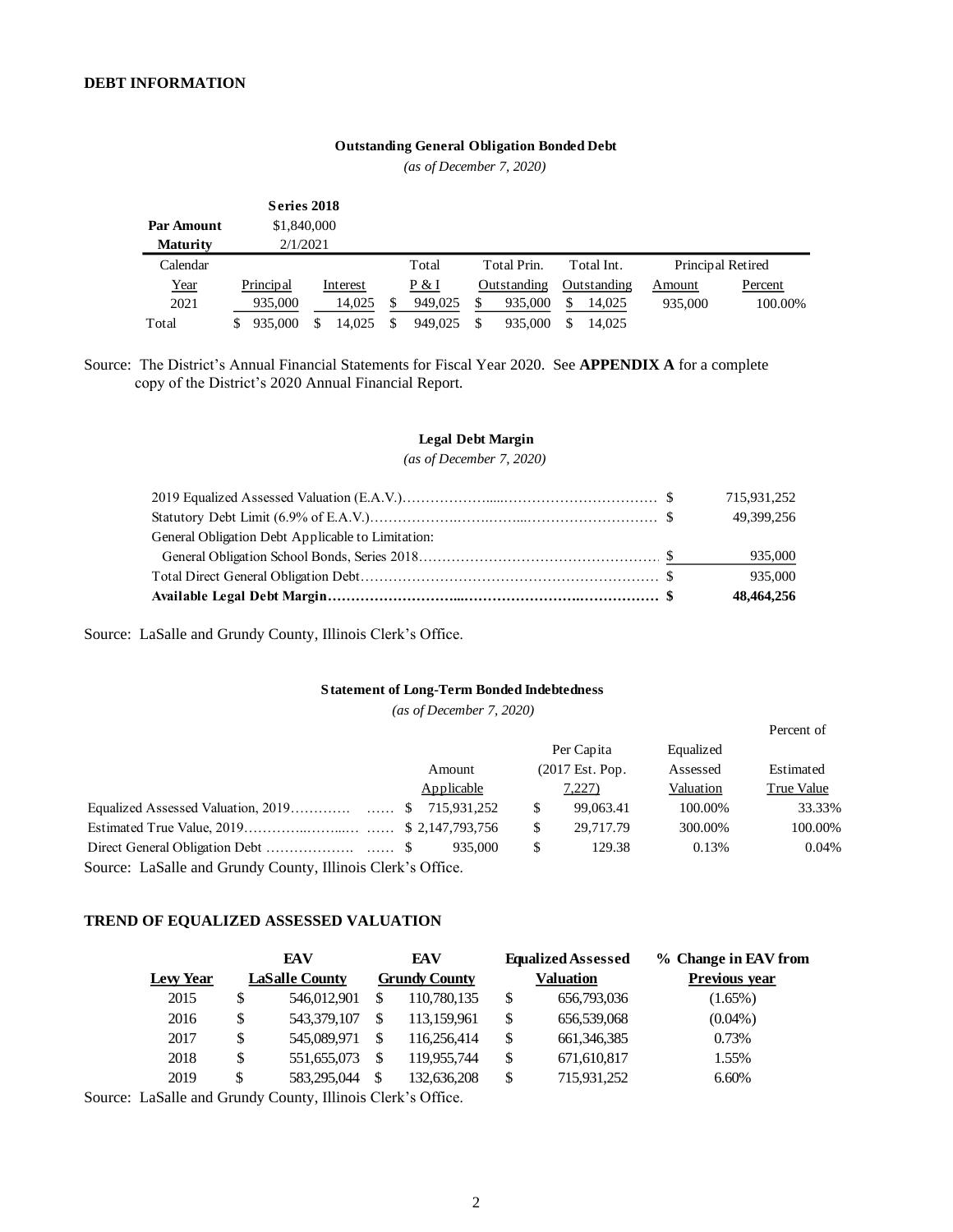### **EQUALIZED ASSESSED VALUATION**

Equalized Assessed Valuation (EAV) is estimated at 33-1/3% of fair market value.

### **Equalized Assessed Valuation**

| <b>LaSalle County</b>     |                  |     |               |     |               |                  |     |              |
|---------------------------|------------------|-----|---------------|-----|---------------|------------------|-----|--------------|
|                           | 2015             |     | 2016          |     | 2017          | 2018             |     | 2019         |
| Residential               | \$<br>60,071,884 | \$. | 62,019,056    | \$. | 62,178,804    | \$<br>62,724,266 | \$. | 65,491,564   |
| Farm                      | 22,418,666       |     | 23,197,658    |     | 24,373,855    | 25,679,305       |     | 27,408,616   |
| Commercial                | 12, 161, 968     |     | 12,139,680    |     | 12,376,956    | 12,354,810       |     | 13,759,793   |
| Industrial                | 450,855,559      |     | 445,528,098   |     | 445,675,897   | 450,379,769      |     | 476,118,148  |
| Mineral                   |                  |     |               |     |               |                  |     |              |
| Railroad                  | 504,824          |     | 494,615       |     | 484,459       | 516,923          |     | 516,923      |
|                           |                  |     |               |     |               |                  |     |              |
| <b>LaSalle County EAV</b> | \$546,012,901    |     | \$543,379,107 |     | \$545,089,971 | \$551,655,073    | \$  | 583,295,044  |
|                           |                  |     |               |     |               |                  |     |              |
| <b>Grundy County</b>      |                  |     |               |     |               |                  |     |              |
|                           | <u>2015</u>      |     | <u>2016</u>   |     | 2017          | <u>2018</u>      |     | 2019         |
| Residential               | \$<br>37,010,775 | \$  | 37,414,570    | \$  | 38,509,324    | \$<br>38,631,877 | \$  | 46,865,397   |
| Farm                      | 39,662,685       |     | 41,233,184    |     | 43,390,544    | 44, 207, 648     |     | 48, 302, 198 |
| Commercial                | 5,075,343        |     | 5,877,212     |     | 5,850,200     | 6,940,197        |     | 7,053,384    |
| Industrial                | 25,982,436       |     | 25,224,937    |     | 24,750,785    | 26,406,276       |     | 25,711,966   |
| Railroad                  | 3,048,896        |     | 3,410,058     |     | 3,755,561     | 3,769,746        |     | 4,703,263    |
| Mineral                   |                  |     |               |     |               |                  |     |              |
|                           |                  |     |               |     |               |                  |     |              |
| <b>Grundy County EAV</b>  | \$110,780,135    |     | \$113,159,961 |     | \$116,256,414 | \$119,955,744    | \$  | 132,636,208  |
|                           |                  |     |               |     |               |                  |     |              |
| <b>TOTAL EAV</b>          |                  |     |               |     |               |                  |     |              |
|                           | \$656,793,036    |     | \$656,539,068 |     | \$661,346,385 | \$671,610,817    | \$  | 715,931,252  |

## **TAX INFORMATION**

#### **Tax Extensions and Collections**

# **LaSalle County**

| Tax Levy Year/         | <b>Taxes</b> | <b>Taxes Collected</b> | Percent          |
|------------------------|--------------|------------------------|------------------|
| <b>Collection Year</b> | Extended     | and Distributed        | <b>Collected</b> |
| 2015/2016              | 9,819,386    | 9,817,683              | 99.98%           |
| 2016/2017              | 9,772,021    | 9,773,158              | 100.01%          |
| 2017/2018              | 9,802,782    | 9,819,765              | 100.17%          |
| 2018/2019              | 9,920,848    | 9,934,445              | 100.14%          |
| 2019/2020*             | 10,489,959   | 10,410,560             | 99.24%           |
|                        |              |                        |                  |

### **Grundy County**

| Tax Levy Year/         | <b>Taxes</b>    | <b>Taxes Collected</b> | Percent          |
|------------------------|-----------------|------------------------|------------------|
| <b>Collection Year</b> | <b>Extended</b> | and Distributed        | <b>Collected</b> |
| 2015/2016              | 1.992.248       | 1,989,113              | 99.84%           |
| 2016/2017              | 2,035,046       | 2,033,121              | 99.91%           |
| 2017/2018              | 2,090,988       | 2,090,890              | 100.00%          |
| 2018/2019              | 2,157,260       | 2,153,257              | 99.81%           |
| 2019/2020*             | 2,186,933       | 2,175,060              | 99.46%           |
|                        |                 |                        |                  |

Sources: LaSalle County Clerk's Office .

(1) As of December 30, 2020

Source: LaSalle and Grundy County, Illinois Clerk's and Treasurer's Office.

\* As of November 30, 2020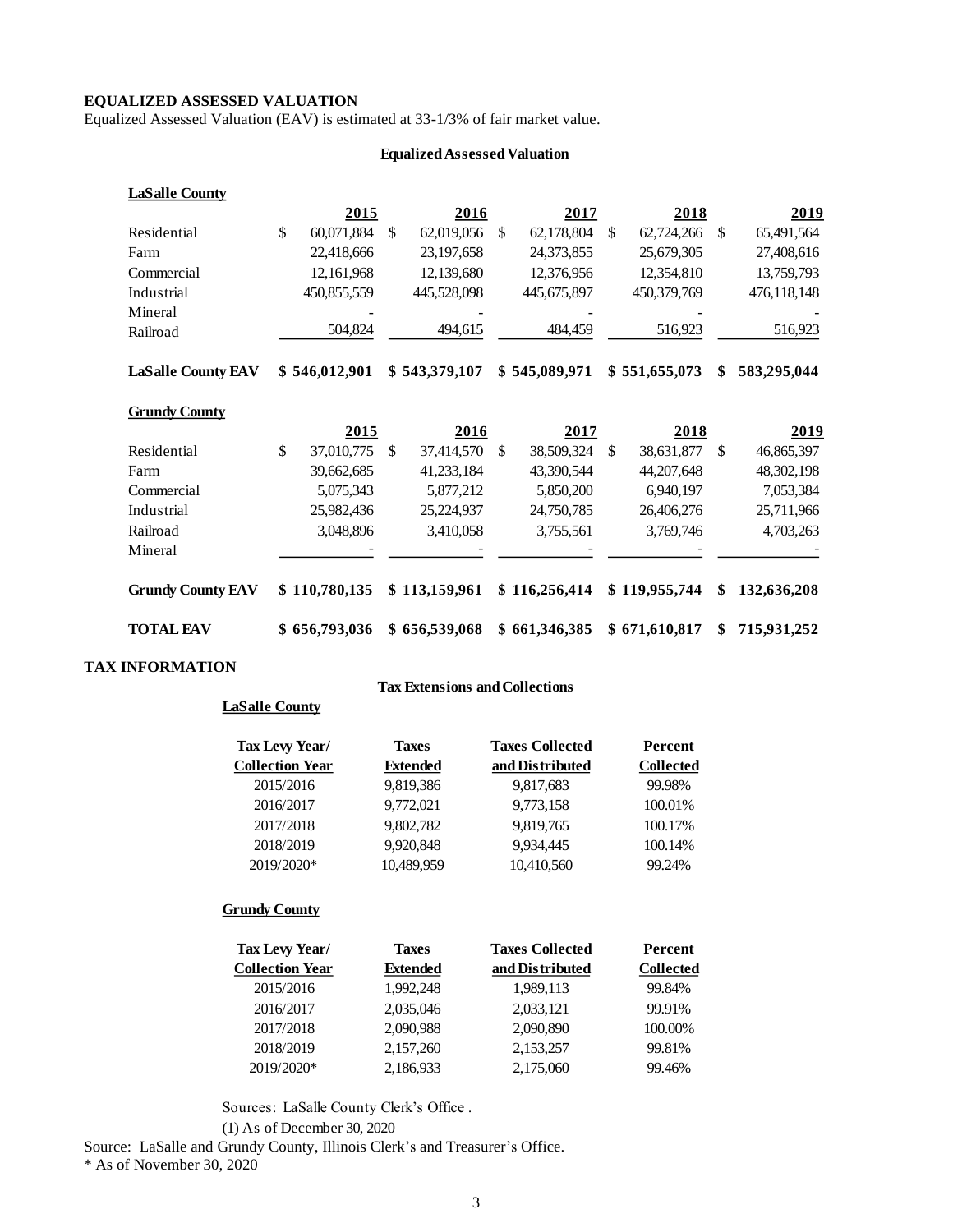## **District Tax Rate Trend**

(Per \$100 of Equalized Assessed Valuation)

| <b>FUND</b>              | 2015          |    | 2016      |    | 2017      |    | 2018      |    | 2019      |
|--------------------------|---------------|----|-----------|----|-----------|----|-----------|----|-----------|
| Education                | \$<br>0.92000 | S. | 0.92000   | S. | 0.92000   | S. | 0.92000   | S. | 0.92000   |
| Bond and Interest        | 0.24410       |    | 0.24359   |    | 0.03146   |    | 0.14297   |    | 0.13695   |
| Operations & Maintenance | 0.25000       |    | 0.25000   |    | 0.25000   |    | 0.25000   |    | 0.25000   |
| <b>IMRF</b>              | 0.00762       |    | 0.00762   |    | 0.13231   |    | 0.02234   |    | 0.02276   |
| Transportation           | 0.12000       |    | 0.12000   |    | 0.12000   |    | 0.12000   |    | 0.12000   |
| Working Cash             | 0.05000       |    | 0.05000   |    | 0.05000   |    | 0.05000   |    | 0.05000   |
| Fire Prevention & Safety | 0.00835       |    | 0.00991   |    | 0.05000   |    | 0.05000   |    | 0.05000   |
| Special Education        | 0.02000       |    | 0.02000   |    | 0.02000   |    | 0.02000   |    | 0.02000   |
| Liability Insurance      | 0.11308       |    | 0.10060   |    | 0.14609   |    | 0.14329   |    | 0.14909   |
| Social Securty           | 0.01523       |    | 0.02666   |    | 0.02852   |    | 0.02978   |    | 0.02958   |
| Lease                    | 0.05000       |    | 0.05000   |    | 0.05000   |    | 0.05000   |    | 0.05000   |
| <b>Total</b>             | \$<br>1.79838 |    | \$1.79838 |    | \$1.79838 |    | \$1.79838 |    | \$1.79838 |

### **Representative Tax Rate**

(Per \$100 of Equalized Assessed Valuation)

| <b>TAXING BODY</b>          | 2015          |    | 2016    |    | 2017    |   | 2018    |   | 2019    |
|-----------------------------|---------------|----|---------|----|---------|---|---------|---|---------|
| Allen-/Brookfield           | \$<br>0.00708 | S  | 0.00710 | S  | 0.00710 | S | 0.00703 | S | 0.00664 |
| <b>Brookfield Twp</b>       | 0.01501       |    | 0.01442 |    | 0.01425 |   | 0.01398 |   | 0.01346 |
| Brookfield Twp Road         | 0.08022       |    | 0.07705 |    | 0.07617 |   | 0.07530 |   | 0.07197 |
| LaSalle County              | 1.02624       |    | 1.03354 |    | 1.05473 |   | 1.06441 |   | 1.06335 |
| <b>IVCC J513</b>            | 0.37981       |    | 0.36854 |    | 0.36470 |   | 0.36664 |   | 0.36440 |
| Seneca Fire-Amburlance      | 0.20056       |    | 0.20056 |    | 0.20056 |   | 0.20056 |   | 0.20010 |
| Seneca G#170                | 1.30129       |    | 1.31276 |    | 1.31276 |   | 1.31276 |   | 1.30975 |
| Seneca H#160                | 1.79838       |    | 1.79838 |    | 1.79838 |   | 1.79838 |   | 1.79838 |
| Seneca Library              | 0.12421       |    | 0.12421 |    | 0.12421 |   | 0.12421 |   | 0.12421 |
| South Prairie Park District | 0.00657       |    | 0.00657 |    | 0.00657 |   | 0.00566 |   | 0.00535 |
| Total                       | \$<br>4.93937 | S. | 4.94313 | S. | 4.95943 | S | 4.96893 | S | 4.95761 |

## **District Tax Rate Trend**

(Per \$100 of Equalized Assessed Valuation)

#### **Grundy County**

**LaSalle County**

| FUND                     | 2015          | 2016          | 2017          | 2018          | <u>2019</u>   |
|--------------------------|---------------|---------------|---------------|---------------|---------------|
| Education                | \$<br>0.92000 | \$<br>0.92000 | \$<br>0.92000 | \$<br>0.92000 | \$<br>0.92000 |
| Operations & Maintenance | 0.25000       | 0.25000       | 0.25000       | 0.25000       | 0.25000       |
| <b>IMRF</b>              | 0.00762       | 0.00762       | 0.13231       | 0.02233       | 0.02276       |
| Transportation           | 0.12000       | 0.12000       | 0.12000       | 0.12000       | 0.12000       |
| Working Cash             | 0.05000       | 0.05000       | 0.05000       | 0.05000       | 0.05000       |
| Fire Prevention & Safety | 0.00835       | 0.00990       | 0.05000       | 0.05000       | 0.05000       |
| Special Education        | 0.02000       | 0.02000       | 0.02000       | 0.02000       | 0.02000       |
| Liability Insurance      | 0.11308       | 0.10063       | 0.14609       | 0.14330       | 0.14909       |
| Social Securty           | 0.01523       | 0.02666       | 0.02852       | 0.02978       | 0.02958       |
| Lease                    | 0.05000       | 0.05000       | 0.05000       | 0.05000       | 0.05000       |
| Bond and interest        | 0.24410       | 0.24357       | 0.03146       | 0.14297       | 0.13695       |
| <b>Total</b>             | \$<br>1.79838 | \$<br>1.79838 | \$<br>1.79838 | \$<br>1.79838 | \$<br>1.79838 |

Source: LaSalle and Grundy Counties Clerk and Treasurer's Offices.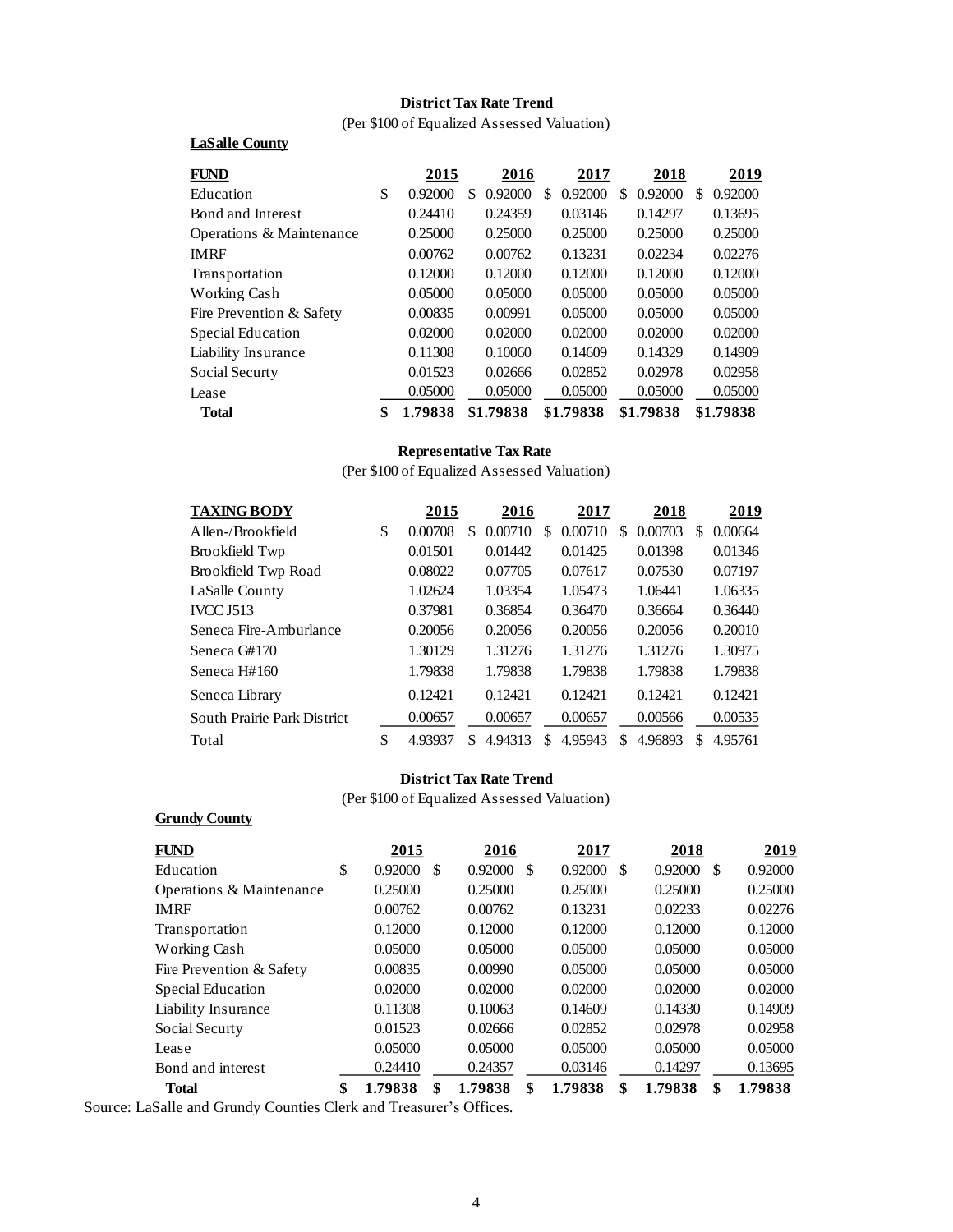## **FINANCIAL INFORMATION**

The District maintains its accounting records for all funds and account groups on the cash basis of accounting under guidelines prescribed by the Illinois State Board of Education. Accordingly, revenues are recognized and recorded in the accounts when cash is received. In the same manner, expenditures are recognized and recorded upon the disbursement of cash. Assets of a fund are only recorded when a right to receive cash exists which arises from a previous cash transaction. Liabilities of a fund, similarly, result from previous cash transactions. Cash-basis financial statements omit recognition of receivables and payables and other accrued and deferred items that do not arise from previous cash transactions.

Shown below are the District's Revenues, Expenditures and Changes in Fund Balances for all funds. The Education Fund and Operations and Maintenance Fund, together comprise the General Fund. The Transportation and Municipal Retirement/Social Security together comprise the Special Revenue. The Capital Projects and the Fire Prevention & Safety together comprise the Capital Projects.

| <b>Current Assets</b>                                | 2016         | 2017         | 2018         | 2019         | 2020          |
|------------------------------------------------------|--------------|--------------|--------------|--------------|---------------|
|                                                      |              |              |              |              |               |
| Cash and Cash<br>Equivalents                         | \$323,414    | \$402,898    | \$280,423    | \$433,934    | \$317,832     |
| Investments                                          | 10,719,003   | 10,262,442   | 10,956,383   | 12,518,473   | 13,617,873    |
| <b>Total Assets</b>                                  | \$11,042,417 | \$10,665,340 | \$11,236,806 | \$12,952,407 | \$13,935,705  |
|                                                      |              |              |              |              |               |
| Liabilities                                          | \$           | $-$ \$       | - \$         | $-$ \$       | $\mathcal{S}$ |
| <b>Fund Balances</b>                                 |              |              |              |              |               |
| Restricted                                           | 2,273,131    | 1,591,066    |              |              | 50,000        |
| Committed                                            | 839,309      | 834,398      |              |              |               |
| Unassigned                                           | 7,929,977    | 8,239,876    | 11,236,806   | 12,952,407   | 13,885,705    |
| <b>Fund Balances</b>                                 | 11,042,417   | 10,668,340   | 11,236,806   | 12,952,407   | 13,935,705    |
| <b>Total Liabilities and</b><br><b>Fund Balances</b> | \$11,042,417 | \$10,665,340 | \$11,236,806 | \$12,952,407 | \$13,935,705  |

### **Statement of Assets, Liabilities, and Fund Balances Educational and Operations & Maintenance Funds**

*(years Ended June 30)*

Source: The District's Annual Financial Statements for Fiscal Years 2016-2020. See **APPENDIX A** for a complete copy of the District's 2020 Annual Financial Report.

#### **Seneca Township High School District No. 160**

General Fund Revenue Sources For Years Ending June 30th ,

|                      | <u>2016</u> |            |                     | 2017       | 2018                |            | 2019         |            | 2020                 |            |  |
|----------------------|-------------|------------|---------------------|------------|---------------------|------------|--------------|------------|----------------------|------------|--|
| <b>Sources</b>       | Revenue     | % of Total | Revenue             | % of Total | Revenue             | % of Total | Revenue      | % of Total | Revenue              | % of Total |  |
| Local                | \$9,368,755 |            | 94.44% \$9,203,879  |            | 94.12% \$9,194,676  | 92.16%     | \$9,443,128  | 92.68%     | \$9,553,377          | 91.31%     |  |
| State                | 352.421     | 3.55%      | 329.334             | 3.37%      | 468.102             | 4.69%      | 419.033      | 4.11%      | 486,670              | 4.65%      |  |
| Federal              | 199,058     | 2.01%      | 245,771             | 2.51%      | 313,564             | 3.14%      | 327,007      | $3.21\%$   | 423,083              | 4.04%      |  |
| Total <sup>(1)</sup> | \$9,920,234 |            | 100.00% \$9,778,984 |            | 100.00% \$9,976,342 | 100.00%    | \$10,189,168 |            | 102.13% \$10,463,130 | 100.00%    |  |

Source: The District's Annual Financial Statements for Fiscal Years 2016-2020. See **APPENDIX A** for a complete copy of the District's 2020 Annual Financial Report.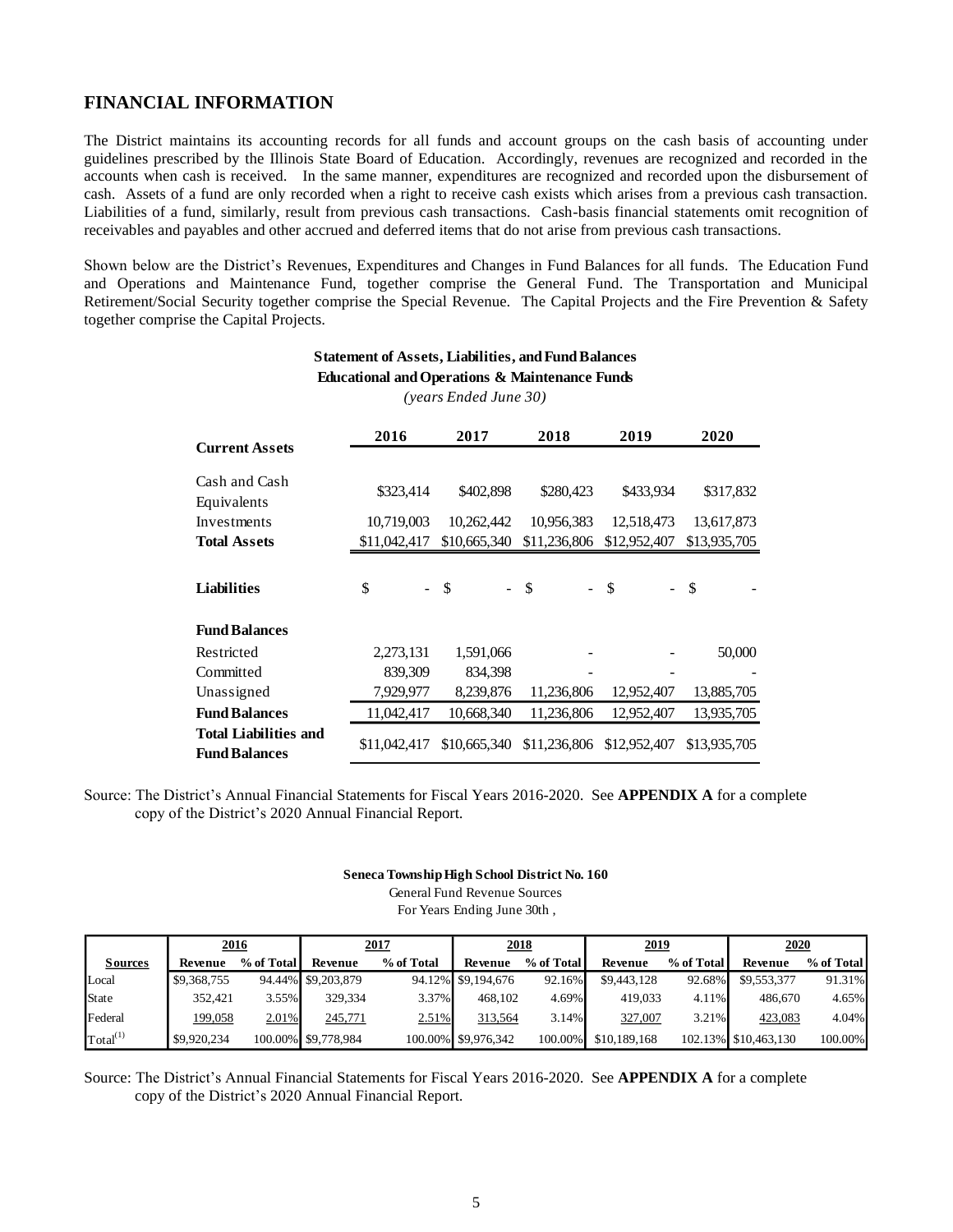# **Statement of Revenues, Expenditures, and Changes in Fund Balances**

**Educational and Operations & Maintenance Funds**

*(Years Ended June 30)*

|                                                                     | 2016                | 2017                                  | 2018         | 2019         | 2020             |
|---------------------------------------------------------------------|---------------------|---------------------------------------|--------------|--------------|------------------|
| <b>RECEIPTS/REVENUES</b>                                            |                     |                                       |              |              |                  |
| <b>Local Sources</b>                                                | \$9,368,755         | \$9,204,879                           | \$9,194,676  | \$9,443,128  | \$9,553,377      |
| <b>State Sources</b>                                                | 352,421             | 329,334                               | 468,102      | 419,033      | 486,670          |
| <b>Federal Sources</b>                                              | 199,058             | 245,771                               | 313,564      | 327,007      | 423,083          |
| <b>Total Direct Revenues</b>                                        | 9,920,234           | 9,778,984                             | 9,976,342    | 10,189,168   | 10,463,130       |
| Revenues for "On Behalf" Payments                                   | 1,765,001           | $3,758,853^{(3)}$                     | 3,511,196    | 3,506,858    | 4,057,010        |
| Total Receipts/Revenues                                             | \$11,685,235        | \$13,537,837                          | \$13,487,538 | \$13,696,026 | \$14,520,140     |
| <b>DIS BURS EMENTS / EXPENDITURES</b>                               |                     |                                       |              |              |                  |
| Instruction                                                         | 4,863,044           | 5,047,471                             | 5,329,565    | 5,003,914    | 5,149,821        |
| Support Services                                                    | 3,697,244           | 3,811,951                             | 3,953,120    | 4,157,976    | 4,248,079        |
| Payments to Other Governmental Units                                | 62,027              | 77,639                                | 124,856      | 111,927      | 81,932           |
| Total Direct Disbursement/Expenditures                              | 8,622,315           | 8,957,061                             | 9,407,541    | 9,273,817    | 9,479,832        |
| Disbursements/Expenditures for "On Behalf" Payments                 | 1,765,001           | 3,758,853                             | 3,511,196    | 3,506,858    | 4,057,010        |
| Total Disbursements/Expenditures                                    | \$10,387,316        | \$12,715,914                          | \$12,918,737 | \$12,780,675 | \$13,536,842     |
| <b>Excess of Revenues Over (Under) Expenditures</b>                 | 1,297,919           | 821,923                               | 568,801      | 915,351      | 983,298          |
| <b>OTHER SOURCES OF FUNDS</b>                                       |                     |                                       |              |              |                  |
| Permanent Transfer From Various Funds:                              |                     |                                       |              |              |                  |
| Abolishment or Abatement of the Working Cash Fund                   | $\mathbf{0}$        | $\mathbf{0}$                          | $\mathbf{0}$ | 1,300,000    |                  |
| Transfer Among Other Funds                                          | $2,120,000^{(1)}$   | $\boldsymbol{0}$                      | 500,000      | 500,000      |                  |
| Other                                                               | $\boldsymbol{0}$    | $\mathbf{0}$                          | $\mathbf{0}$ | $\mathbf{0}$ | $\mathbf{0}$     |
| Sale or Compensation for Fixed Assets                               | 16,775              | 1,000                                 | 2.665        | 250          | 0                |
| <b>Total Other Financing Sources</b>                                | 2,136,775           | 1,000                                 | 502,665      | 1,800,250    | $\mathbf{0}$     |
| <b>OTHER USES OF FUNDS</b>                                          |                     |                                       |              |              |                  |
| Permanent Transfer to Various Other Funds:                          |                     |                                       |              |              |                  |
| Transfer Among Other Funds                                          | $(1,600,000)^{(1)}$ | $\mathbf{0}$                          | $\mathbf{0}$ | $\Omega$     | $\overline{0}$   |
| Transfer to Debt Service to Pay Principal on Capital Leases         |                     | $\mathbf{0}$                          | $\mathbf{0}$ | $\mathbf{0}$ | $\mathbf{0}$     |
| Transfer to Debt Service to Pay Interest on Capital Leases          |                     | $\Omega$                              | $\mathbf{0}$ | $\Omega$     | $\mathbf{0}$     |
| Transfer to Capital Projects Fund                                   |                     | $(500,000)^{(2)}$ $(1,200,000)^{(2)}$ | (500,000)    | (1,000,000)  |                  |
| <b>Total Other Financing Uses</b>                                   | $-2,100,000$        | $-1,200,000$                          | $-500,000$   | $-1,000,000$ | $\boldsymbol{0}$ |
| <b>Total Other Sources/Uses of Funds</b>                            | 36,775              | $-1,199,000$                          | 2,665        | 800,250      | $\overline{0}$   |
| <b>Excess of Receipts/Revenues and Other Sources of Funds</b>       |                     |                                       |              |              |                  |
| (Over/Under) Expenditures/Disbursements and Other<br><b>Uses</b> of |                     |                                       |              |              |                  |
| <b>Funds</b>                                                        | 1,334,694           | $-377,077$                            | 571,466      | 1,715,601    | 983,298          |
| <b>Fund Balance, Beginning</b>                                      | 9,707,723           | 11,042,417                            | 10,665,340   | 11,236,806   | 12,952,407       |
| <b>Fund Balance, Ending</b>                                         | \$11,042,417        | \$10,665,340                          | \$11,236,806 | \$12,952,407 | \$13,935,705     |

Source: The District's Annual Financial Statements for Fiscal Years 2016-2020. See **APPENDIX A** for a complete copy of the District's 2020 Annual Financial Report.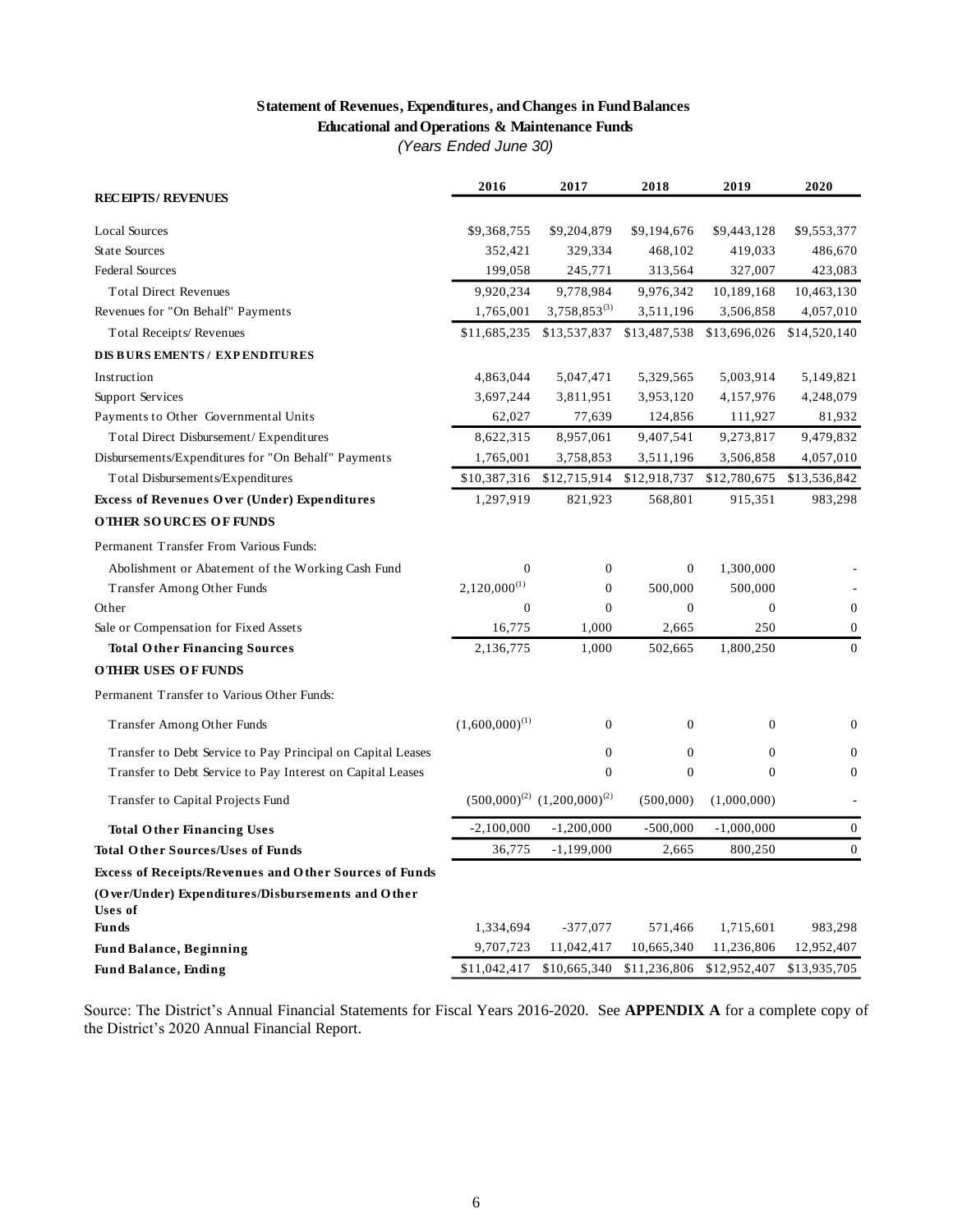#### **CONTACT PERSON**

Financial Information and Notices of material Events can be obtained from:

Superintendent, Township High School District No. 160 (Seneca) 407 E. Scott Street Seneca, Illinois 61360 Phone: (815) 357-5000

#### **SIGNATURE OF ACCEPTANCE**

The undersigned, on behalf of the Township High School District No. 160, (Seneca), LaSalle and Grundy Counties, Illinois has reviewed that the information enclosed constitutes the Annual Report which is required to be provided pursuant to the District's Continuing Disclosure Undertaking.

Dated:

#### TOWNSHIP HIGH SCHOOL DISTRICT NO. 160 LASALLE and GRUNDY COUNTIES, ILLINOIS

By:

Its: